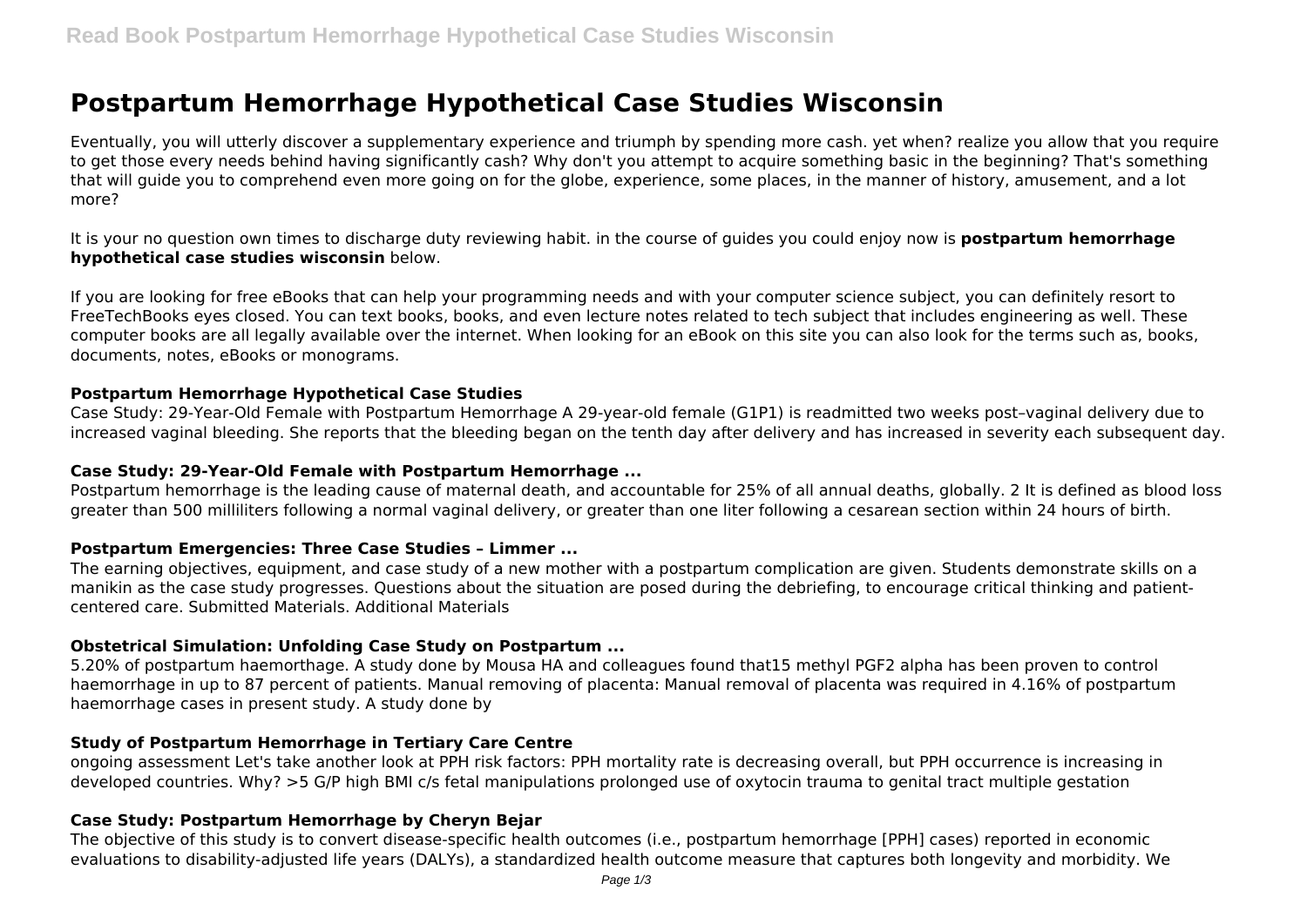estimated DALYs attributable to PPH cases from 89,254 deliveries in 33

## **CASE STUDY #5: POSTPARTUM HEMORRHAGE CASES TO**

This case control study was done to analyze significance of various risk factors in post-partum haemorrhage (PPH). This study was conducted in the Department of Obstetrics and Gynaecology, Unit V, Dow University of Health Sciences & Lyari General Hospital, Karachi, Pakistan. Study period extended from 1st August 2005 to 31st March 2009.

#### **Post-partum haemorrhage--a risk factor analysis**

Hypothetical 'case scenarios' were used for eliciting local knowledge and attitudes about signs associated with bleeding and eclampsia that triggered recognition and for identifying perspectives about their cause and treatment. Four scenarios—two involving a case of eclampsia and two involving postpartum haemorrhage—were developed.

#### **Postpartum Haemorrhage and Eclampsia: Differences in ...**

postpartum hemorrhage occurs in 4 – 6% of pregnancies and it is estimated that a woman dies every 4 minutes worldwide from postpartum hemorrhage, resulting in 140,000 deaths annually. Postpartum hemorrhage also poses other significant risks including coagulopathy, shock, respiratory distress, and c an cause long term morbidity.

#### **Obstetric Drill Program Manual Postpartum Hemorrhage**

Obstetrics Case Study Breastfeeding Pregnancy. Case Study Nursing Care for a Patient Scenario Mrs Jones. Postpartum Hemorrhage Hypothetical Case Studies Wisconsin. Maternal Child Nursing Test Success An Unfolding Case. Clinical Cases Fundamentals of nursing case studies 1st. CASE STUDY 1 LABOR AND DELIVERY SITUATION. OB Nursing Case Study Heart ...

#### **Obstetrics Case Studies For Nursing Students**

'Postpartum Hemorrhage Hypothetical Case Studies Wisconsin May 2nd, 2018 - 1 Postpartum Hemorrhage Hypothetical Case Studies Wisconsin Association for Perinatal Care Case 1 Identification and intervention 19 year old G1 P0 female admitted in active labor at 39 weeks with 3 cm dilatation after' 'Post Partum HESI Case Study 6122 Palabras Cram

#### **Answers To Postpartum Hesi Case Studies**

Purpose of the tool: The Postpartum Hemorrhage In Situ Simulation tool provides a sample scenario for labor and delivery (L&D) staff to practice teamwork, communication, and technical skills in the unit where they work.Upon completion of a Postpartum Hemorrhage In Situ Simulation, participants should be able to do the following: Demonstrate effective communication with the patient and support ...

#### **Sample Scenario for Postpartum Hemorrhage In Situ ...**

Background: In high-income countries, the incidence of severe postpartum hemorrhage (PPH) has increased. This has important public health relevance because severe PPH is a leading cause of major maternal morbidity. However, few studies have identified risk factors for severe PPH within a contemporary obstetric cohort.

#### **Risk factors for severe postpartum hemorrhage: a case ...**

Fashion institute of technology application essay baylor msw essay study of postpartum Case haemorrhage my father essay in english for class 3 fake identities in social media a case study on the sustainability of the facebook business model haemorrhage study of postpartum Case really good